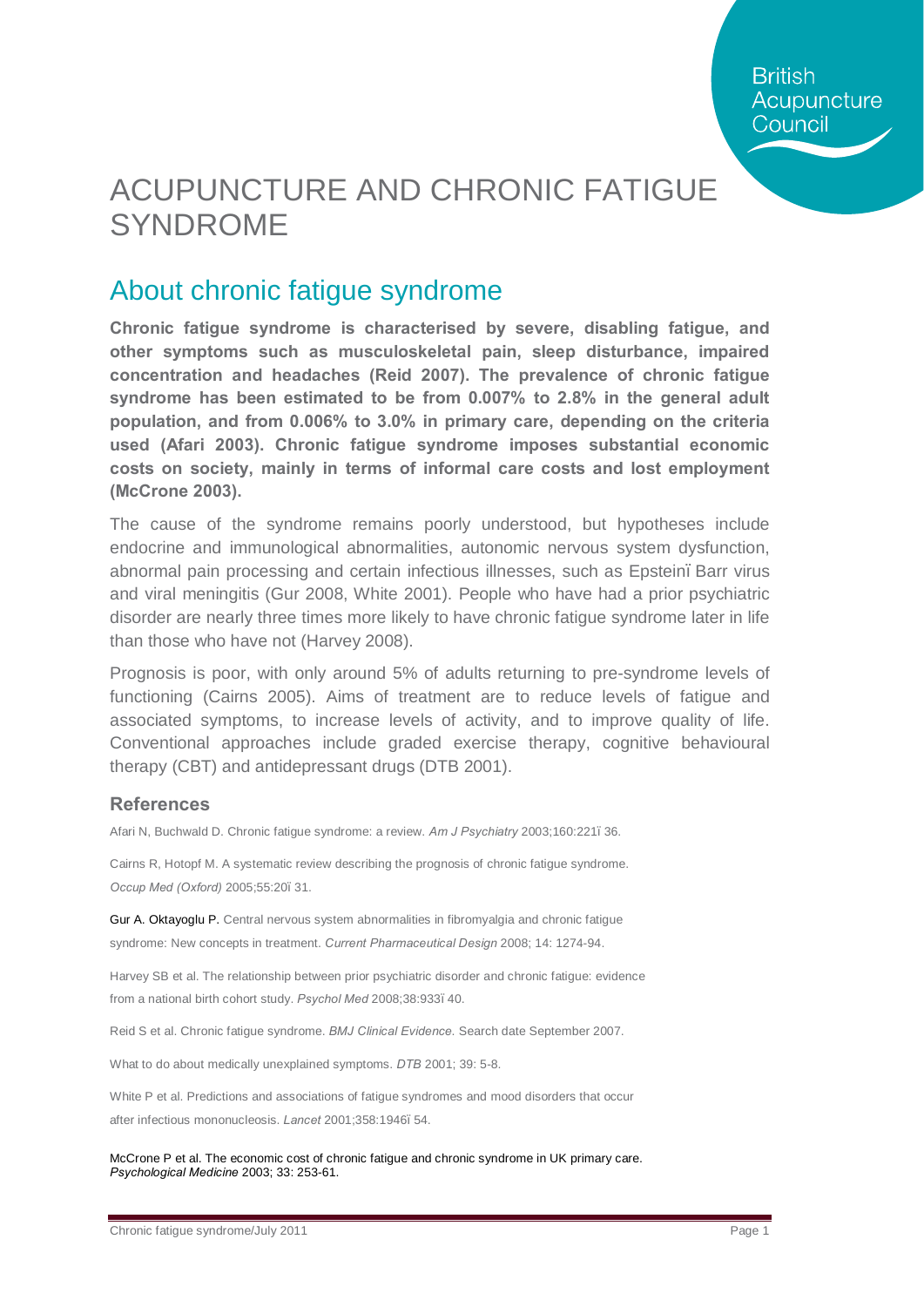### How acupuncture can help

There are consistent positive results from observational studies (Wang 2008, Huang 2008, Guo 2007), but very few randomised controlled trials as yet (Wang 2009a, 2009b; Yiu 2007; Li 2006) (see Table overleaf). In the meantime, given the often unsatisfactory outcomes from conventional treatments, acupuncture may be a worthwhile option to consider, probably as part of a combined approach. There is evidence to support its effectiveness for some of the common symptoms – chronic pain, insomnia, depression (refer to the relevant Fact Sheets for details), but for chronic fatigue syndrome as a whole there is a need for more, and higher quality, research.

In general, acupuncture is believed to stimulate the nervous system and cause the release of neurotransmitters. Stimulation of certain acupuncture points has been shown to affect areas of the brain that are known to reduce sensitivity to pain and stress, as well as promoting relaxation and deactivating the  $\pm$ nalyticalgorain, which is responsible for insomnia (Wu 1999).

Acupuncture may help to relieve symptoms of chronic fatigue syndrome such as musculoskeletal pain, headache, sleep problems, tiredness and depression by:

- · stimulating nerves located in muscles and other tissues, which leads to release of endorphins and other neurohumoral factors, and changes the processing of pain in the brain and spinal cord (Pomeranz 1987, Zhao 2008).
- · stimulating opiodergic neurons to increase the concentrations of beta-endorphin, so relieving pain (Cheng 2009).
- reducing inflammation, by promoting release of vascular and immunomodulatory factors (Kavoussi 2007, Zijlstra 2003).
- · improving muscle stiffness and joint mobility by increasing local microcirculation (Komori 2009), which can reduce swelling and pain.
- · reducing insomnia through increasing nocturnal endogenous melatonin secretion (Spence 2004).

### About traditional acupuncture

Acupuncture is a tried and tested system of traditional medicine, which has been used in China and other eastern cultures for thousands of years to restore, promote and maintain good health. Its benefits are now widely acknowledged all over the world, and in the past decade traditional acupuncture has begun to feature more prominently in mainstream healthcare in the UK. In conjunction with needling, the practitioner may use techniques such as moxibustion, cupping, massage or electro-acupuncture. They may also suggest dietary or lifestyle changes.

Traditional acupuncture takes a holistic approach to health and regards illness as a sign that the body is out of balance. The exact pattern and degree of imbalance is unique to each individual. The traditional acupuncturistos skill lies in identifying the precise nature of the underlying disharmony and selecting the most effective treatment. The choice of acupuncture points will be specific to each patient of needs. Traditional acupuncture can also be used as a preventive measure to strengthen the constitution and promote general wellbeing.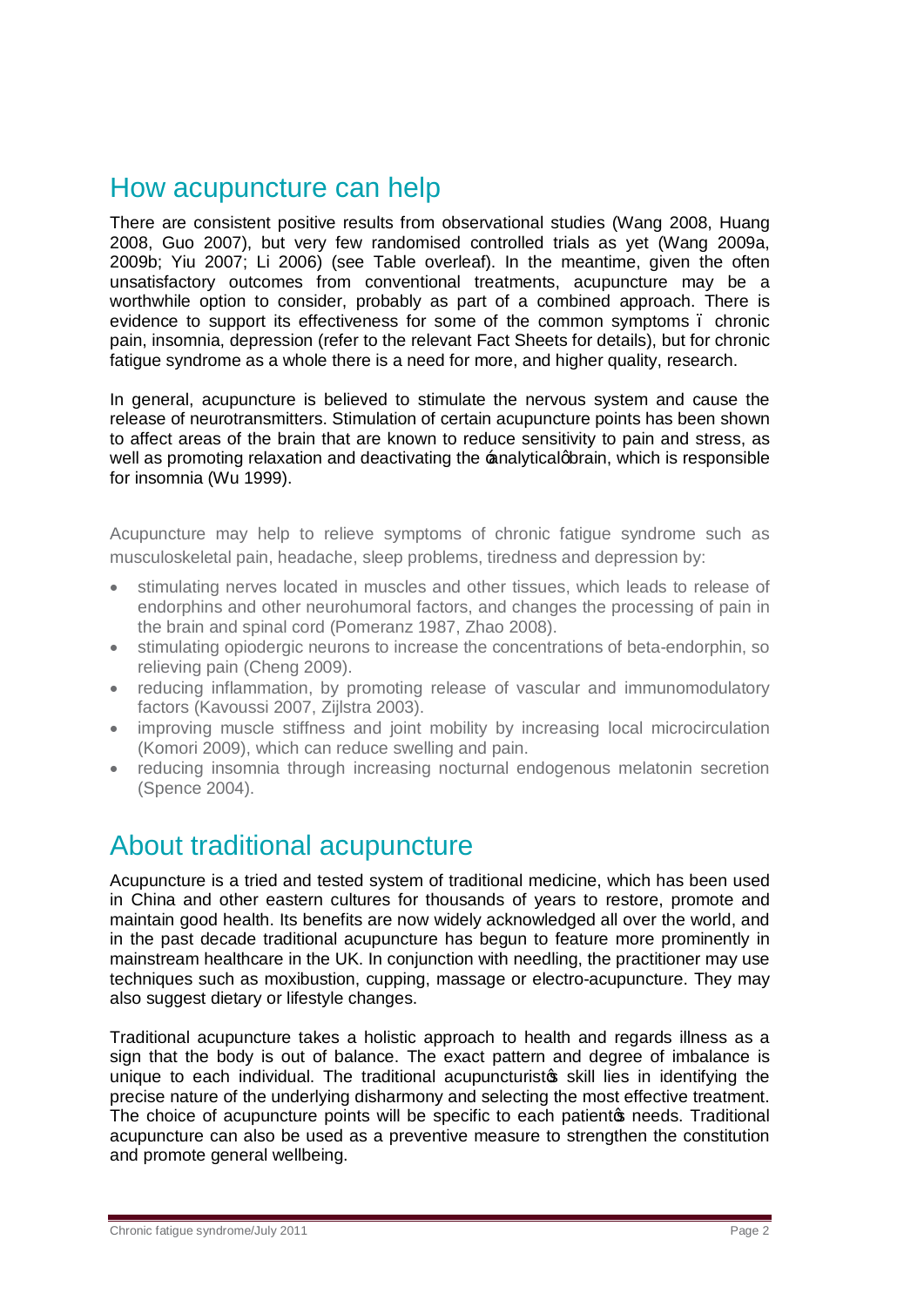An increasing weight of evidence from Western scientific research (see overleaf) is demonstrating the effectiveness of acupuncture for treating a wide variety of conditions. From a biomedical viewpoint, acupuncture is believed to stimulate the nervous system, influencing the production of the body ocommunication substances - hormones and neurotransmitters. The resulting biochemical changes activate the body's selfregulating homeostatic systems, stimulating its natural healing abilities and promoting physical and emotional wellbeing

## About the British Acupuncture Council

With over 3000 members, the British Acupuncture Council (BAcC) is the UK<sup>®</sup> largest professional body for traditional acupuncturists. Membership of the BAcC guarantees excellence in training, safe practice and professional conduct. To find a qualified traditional acupuncturist, contact the BAcC on 020 8735 0400 or visit [www.acupuncture.org.uk](http://www.acupuncture.org.uk/)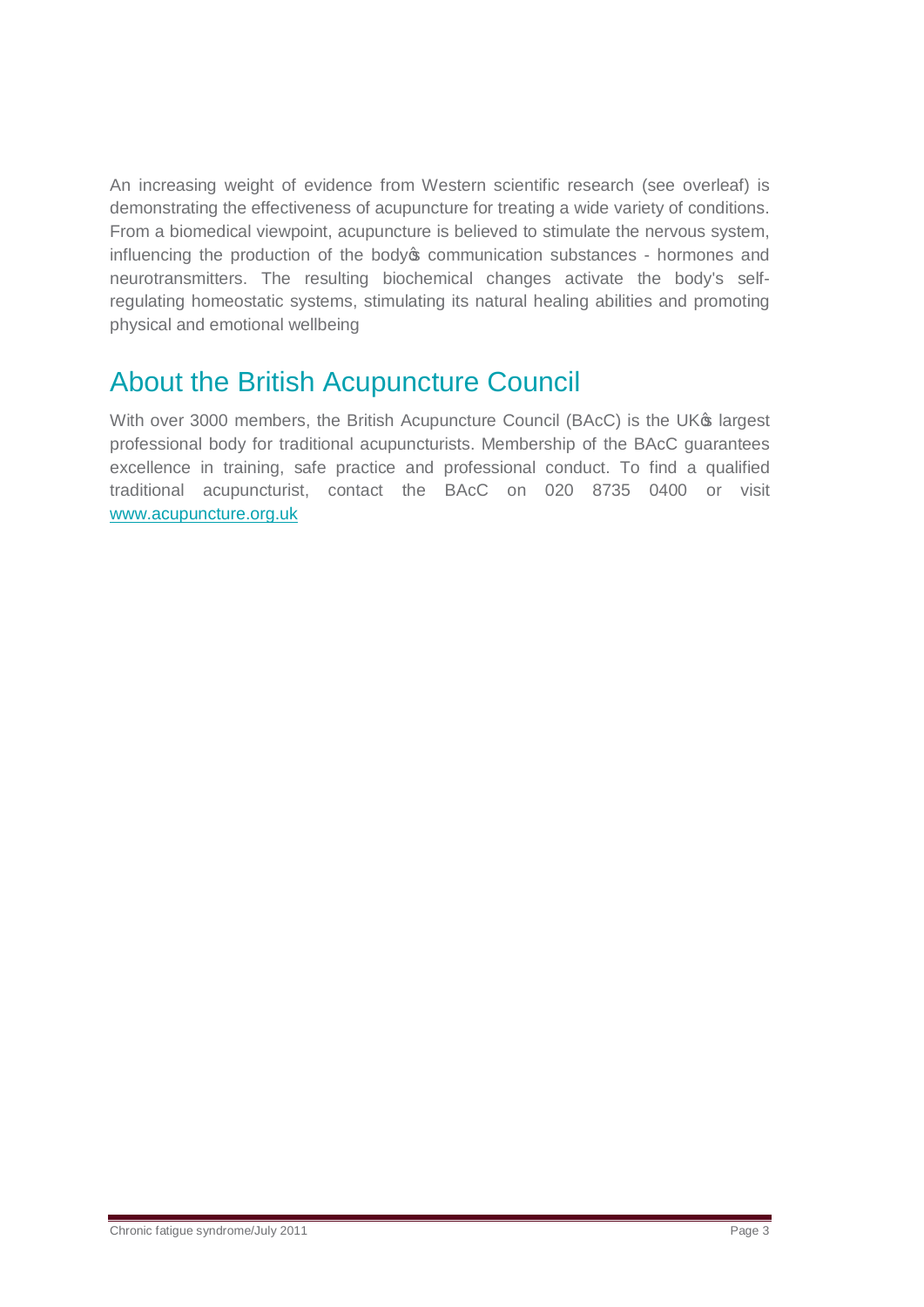# ACUPUNCTURE AND CHRONIC FATIGUE SYNDROME

## The evidence

| <b>Research</b>                                                                                                                                                                                                                                                                                                                                                                           | <b>Conclusion</b>                                                                                                                                                                                                                                                                                                                                                                                                                                                                                                                                                                                                                                                                                                                                                                                                                                                                                                                                                                                                                                                                                                        |
|-------------------------------------------------------------------------------------------------------------------------------------------------------------------------------------------------------------------------------------------------------------------------------------------------------------------------------------------------------------------------------------------|--------------------------------------------------------------------------------------------------------------------------------------------------------------------------------------------------------------------------------------------------------------------------------------------------------------------------------------------------------------------------------------------------------------------------------------------------------------------------------------------------------------------------------------------------------------------------------------------------------------------------------------------------------------------------------------------------------------------------------------------------------------------------------------------------------------------------------------------------------------------------------------------------------------------------------------------------------------------------------------------------------------------------------------------------------------------------------------------------------------------------|
| <b>Systematic Review</b>                                                                                                                                                                                                                                                                                                                                                                  |                                                                                                                                                                                                                                                                                                                                                                                                                                                                                                                                                                                                                                                                                                                                                                                                                                                                                                                                                                                                                                                                                                                          |
| Wang T et al. A systematic review of<br>acupuncture and moxibustion<br>treatment for chronic fatigue<br>syndrome in China. American<br>Journal of Chinese Medicine 2008;<br>$36:1 - 24.$                                                                                                                                                                                                  | A systematic review of studies on the treatment of chronic fatigue<br>syndrome with acupuncture and moxibustion in China. All<br>studies concluded that acupuncture treatment is effective, with<br>response rates ranging from 78.95% to 100%. However, the<br>qualities of the studies were generally poor, and none of them<br>were randomised controlled trials.                                                                                                                                                                                                                                                                                                                                                                                                                                                                                                                                                                                                                                                                                                                                                     |
| <b>Clinical studies</b>                                                                                                                                                                                                                                                                                                                                                                   |                                                                                                                                                                                                                                                                                                                                                                                                                                                                                                                                                                                                                                                                                                                                                                                                                                                                                                                                                                                                                                                                                                                          |
| Wang JJ et al. [Randomized<br>controlled study on influence of<br>acupuncture for life quality of<br>patients with chronic fatigue<br>syndrome]. Zhongguo Zhenjiu<br>2009a; 29: 780-4.<br>Wang JJ et al. [Randomized<br>controlled clinical trials of<br>acupuncture treatment of chronic<br>fatigue syndrome]. [Chinese].<br>Chen Tzu Yen Chiu Acupuncture<br>Research 2009b; 34: 120-4. | A randomised controlled trial to observe effects of acupuncture<br>on quality of life in 70 patients with chronic fatigue syndrome.<br>Patients were allocated to treatment with ±ealqacupuncture or<br>sham acupuncture, three times a week. Individualsqown<br>perception of their health condition and total score were<br>significantly improved after treatment in the observation group<br>(all P<0.05). There were no adverse effects reported. The<br>researchers concluded that acupuncture can improve the quality<br>of life of patients with chronic fatigue syndrome.<br>In the same trial, the researcher observed the effects of<br>acupuncture on the amount of fatigue experienced by the<br>patients. After the treatments, this had decreased significantly<br>from baseline in both groups. Real acupuncture resulted in a<br>greater reduction in mental fatigue than sham acupuncture, but<br>the change in physical fatigue was similar in the two groups.<br>The researchers concluded that acupuncture can relieve<br>physical and mental fatigue in patients with chronic fatigue<br>syndrome. |
| Yiu YM et al. A clinical trial of<br>acupuncture for treating chronic<br>fatigue syndrome in Hong Kong.<br>Journal of Chinese Integrative<br>Medicine 2007; 5(6): 630-3.                                                                                                                                                                                                                  | A randomised controlled trial to evaluate the efficacy of<br>acupuncture in 99 patients with chronic fatigue syndrome.<br>Patients were allocated to ±ealgor sham acupuncture.<br>Improvements in physical and mental fatigue and quality of life<br>were seen in both groups, but the improvements in the<br>treatment group were significantly bigger than in the control<br>group (p<0.01 to <0.05). No adverse events occurred. The<br>researchers concluded that acupuncture is a safe, effective<br>treatment for chronic fatigue syndrome.                                                                                                                                                                                                                                                                                                                                                                                                                                                                                                                                                                        |
| Li Y et al. The therapeutic effects of<br>electrical acupuncture and<br>auricular-plaster in 32 cases of<br>chronic fatigue syndrome. Journal<br>of Traditional Chinese Medicine<br>2006; 26(3): 163-4.                                                                                                                                                                                   | A randomised controlled trial to compare the therapeutic effects<br>of electroacupuncture and auricular-plaster therapy against oral<br>hydrocortisone in 64 patients with chronic fatigue syndrome<br>(CFS). The total effective rates were 93.75% in the acupuncture<br>group and 75.00% in the control group, with a statistically<br>significant difference between the two groups (P<0.05). The<br>researchers concluded that electroacupuncture and auricular-<br>plaster therapy may show a better anti-fatigue effect than that of<br>hydrocortisone.                                                                                                                                                                                                                                                                                                                                                                                                                                                                                                                                                            |
| Huang Y et al. Clinical observation<br>on the effects of Bo's abdominal<br>acupuncture in 40 cases of chronic<br>fatigue syndrome. Journal of<br><b>Traditional Chinese Medicine</b>                                                                                                                                                                                                      | An observational study on the effect of acupuncture in 40 patients<br>with chronic fatigue syndrome. Treatment was given once a day<br>for 2 weeks, and scores for symptoms and fatigue were<br>compared before and after treatment. After treatment, scores for<br>symptoms, mental condition and neural feeling associated with                                                                                                                                                                                                                                                                                                                                                                                                                                                                                                                                                                                                                                                                                                                                                                                        |

Chronic fatigue syndrome/July 2011 and the characteristic chronic fatigue syndrome/July 2011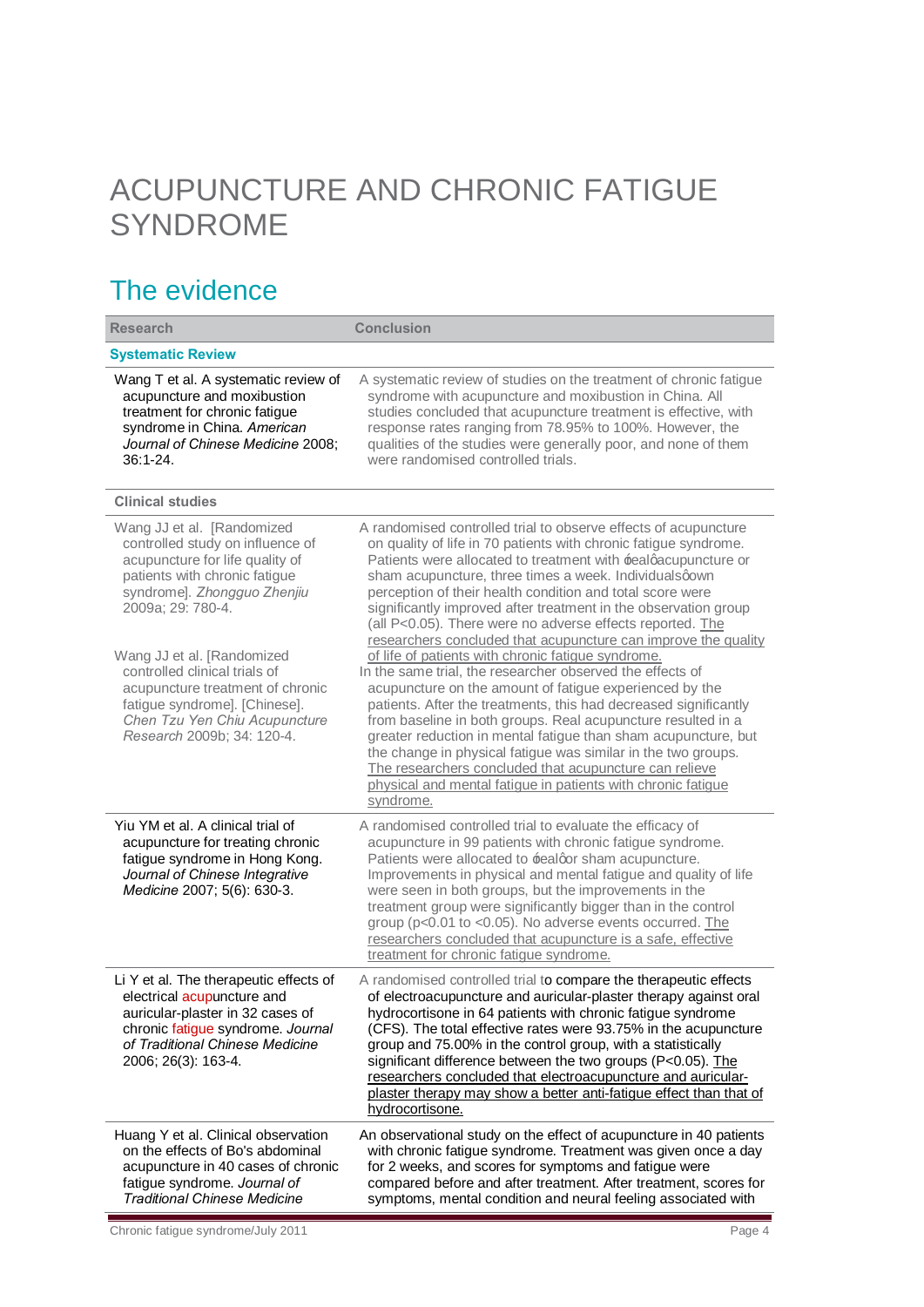| 2008; 28(4): 264-6.                                                                                                                                                                                                      | fatigue were significantly reduced (P<0.01-0.05). The<br>researchers concluded that acupuncture has a good general<br>effect on the complex symptoms of chronic fatigue syndrome.<br>especially on lassitude, anorexia, insomnia, amnesia, diarrhoea,<br>and general pain.                                                                                                                                                                                                                                                                                                                                            |
|--------------------------------------------------------------------------------------------------------------------------------------------------------------------------------------------------------------------------|-----------------------------------------------------------------------------------------------------------------------------------------------------------------------------------------------------------------------------------------------------------------------------------------------------------------------------------------------------------------------------------------------------------------------------------------------------------------------------------------------------------------------------------------------------------------------------------------------------------------------|
| Guo J. Chronic fatigue syndrome<br>treated by acupuncture and<br>moxibustion in combination with<br>psychological approaches in 310<br>cases. Journal of Traditional<br>Chinese Medicine 2007; 27(2): 92-<br>5.          | An observational study on the clinical therapeutic effect of<br>acupuncture and moxibustion combined with a psychological<br>approach on chronic fatigue syndrome in 310 patients. In all,<br>275 patients (88.7%) were clinically cured, 28 cases (9%)<br>improved, and 7 cases (2.3%) did not get better. The<br>researchers concluded that acupuncture plus moxibustion<br>combined with a psychological approach is an effective therapy<br>for chronic fatigue syndrome.                                                                                                                                         |
| Physiology studies (animals and<br>humans)                                                                                                                                                                               |                                                                                                                                                                                                                                                                                                                                                                                                                                                                                                                                                                                                                       |
| Cheng CH et al. Endogenous<br>Opiates in the Nucleus Tractus<br>Solitarius Mediate<br>Electroacupuncture-induced Sleep<br>Activities in Rats. Evid Based<br>Complement Alternat Med 2009<br>Sep 3. [Epub ahead of print] | Animal study investigating the involvement of the NTS opioidergic<br>system in electroacupuncture-induced alterations in sleep, the<br>findings of which suggested that mechanisms of sleep<br>enhancement may be mediated, in part, by cholinergic<br>activation, stimulation of the opiodergic neurons to increase the<br>concentrations of beta-endorphin and the involvement of the µ-<br>opioid receptors.                                                                                                                                                                                                       |
| Komori M et al. Microcirculatory<br>responses to acupuncture<br>stimulation and phototherapy.<br>Anesth Analg 2009; 108(2): 635-<br>40.                                                                                  | Experimental study on rabbits, in which acupuncture stimulation<br>was directly observed to increase diameter and blood flow<br>velocity of peripheral arterioles, enhancing local<br>microcirculation.                                                                                                                                                                                                                                                                                                                                                                                                               |
| Zhao ZQ. Neural mechanism<br>underlying acupuncture analgesia.<br>Prog Neurobiol 2008; 85(4): 355-<br>75.                                                                                                                | Review article that discusses the various peripheral and central<br>nervous system components of acupuncture anaesthesia in<br>detail.                                                                                                                                                                                                                                                                                                                                                                                                                                                                                |
| Kavoussi B, Ross BE. The<br>neuroimmune basis of anti-<br>inflammatory acupuncture. Integr<br>Cancer Ther 2007; 6(3): 251-7.                                                                                             | Review article that suggests the anti-inflammatory actions of<br>traditional and electro-acupuncture are mediated by efferent<br>vagus nerve activation and inflammatory macrophage<br>deactivation.                                                                                                                                                                                                                                                                                                                                                                                                                  |
| Spence et al. Acupuncture<br>increases nocturnal melatonin<br>secretion and reduces ilnsomnia<br>and anxiety: a preliminary report. J<br>Neuropsych Clin Neurosciences<br>2004; 16: 19-28.                               | Study in 18 anxious adults with insomnia that found a significant<br>$(p = 0.002)$ nocturnal increase in endogenous melatonin<br>secretion after 5 weeks of acupuncture, as well as significant<br>improvements in polysomnographic measures of sleep onset<br>latency ( $p = 0.003$ ), arousal index ( $p = 0.001$ ), total sleep time ( $p = 0.001$ )<br>$= 0.001$ , and sleep efficiency ( $p = 0.002$ ).                                                                                                                                                                                                          |
| Zijlstra FJ et al. Anti-inflammatory<br>actions of acupuncture. Mediators<br>Inflamm 2003; 12(2): 59-69.                                                                                                                 | Review article that suggests a hypothesis for anti-inflammatory<br>action of acupuncture: Insertion of acupuncture needles initially<br>stimulates production of beta-endorphins, CGRP and substance<br>P, leading to further stimulation of cytokines and NO. While high<br>levels of CGRP have been shown to be pro-inflammatory,<br>CGRP in low concentrations exerts potent anti-inflammatory<br>actions. Therefore, a frequently applied 'low-dose' treatment of<br>acupuncture could provoke a sustained release of CGRP with<br>anti-inflammatory activity, without stimulation of pro-<br>inflammatory cells. |
| Wu MT et al. Central nervous<br>pathway for acupuncture<br>stimulation: localization of<br>processing with functional MR<br>imaging of the brain--preliminary<br>experience. Radiology 1999; 212:<br>133-41.             | Experimental study using fMRI to characterise the central<br>nervous system pathway for acupuncture stimulation, which<br>found that acupuncture activates structures of descending<br>antinocioceptive pathway and deactivates areas mediating pain<br>modulation.                                                                                                                                                                                                                                                                                                                                                   |